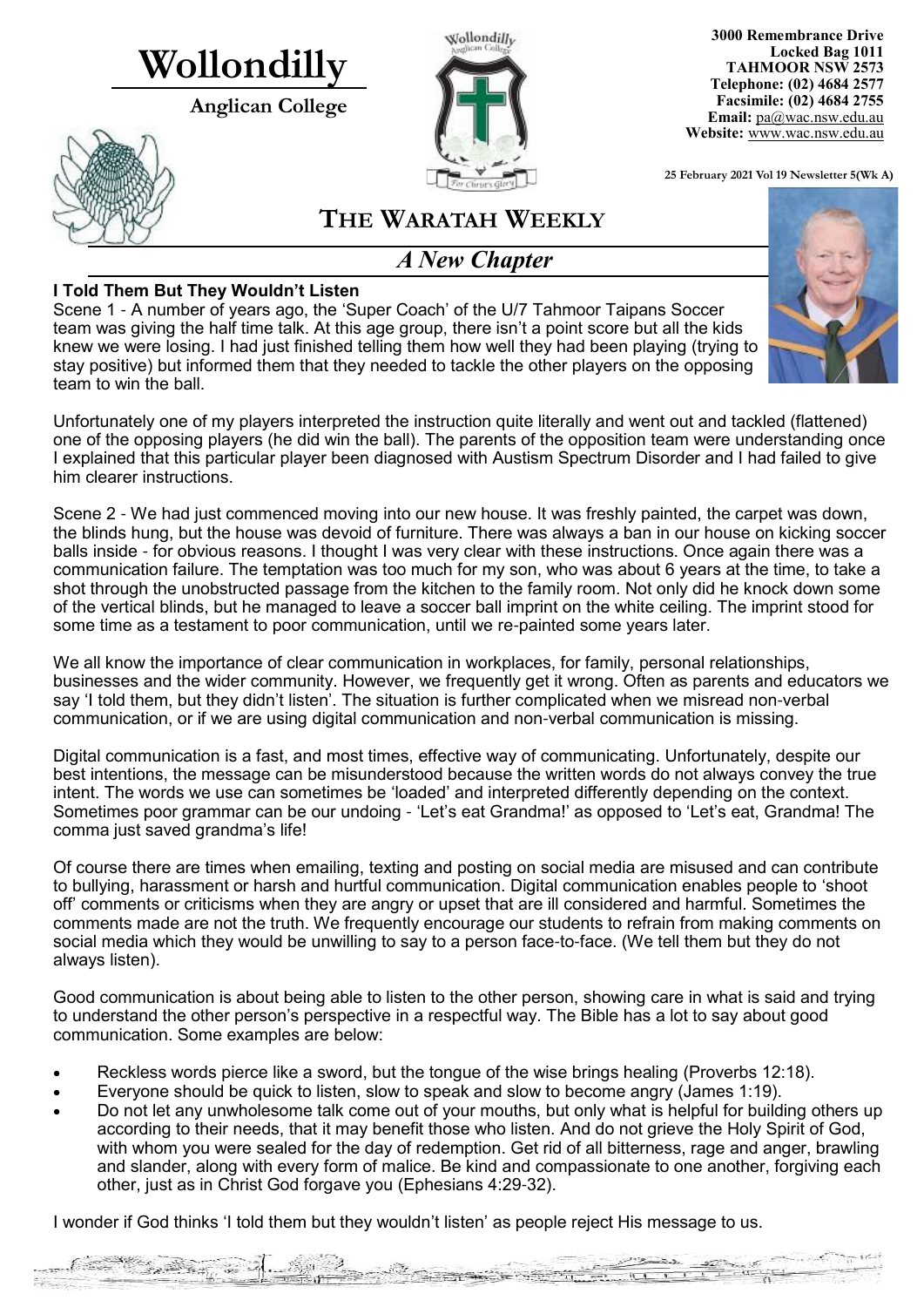## **Interim Headmaster**

#### **Change of Chair of College Council**

At the end of 2020, Mr Ron Webb stepped down from his position as Chair of the College Council.

The Anglican Schools Corporation has appointed Mr Raôul Corry as the new Chair of Council. Mr Corry has been a member of College Council since 2008 and brings a wealth of governance experience to the role. He is actively involved in his local church, and his financial expertise will be invaluable to College Council as they seek to continue to provide

**\_\_\_\_\_\_\_\_\_\_\_\_\_\_\_\_\_\_\_\_\_\_\_\_\_\_\_\_\_\_\_\_\_\_\_\_\_\_\_\_\_\_\_\_\_\_\_\_\_\_\_\_\_\_\_\_\_\_\_\_\_\_\_\_\_\_\_\_\_\_\_\_\_\_\_\_\_\_\_\_\_\_\_\_\_\_\_\_\_\_\_\_\_\_\_\_\_\_\_\_\_\_\_\_**

affordable quality education.

The Anglican Schools Corporation and College Council thank God for the significant contribution Mr Webb has made to the development of Wollondilly Anglican College. Mr Webb joined the College Council in 2009 and took over as Chairman in 2011. The College has benefitted from his extensive experience and wisdom. He has been a dedicated servant leader of the College during that time.

Mr Webb is continuing as a member of College Council. Mr Corry and Mr Webb will work together over the coming months to ensure a smooth transition of the Chair's role.

**Mr Ian Croger Interim Deputy Headmaster** 

## **Pastoral Care T-12**

#### **Student Leadership**

This week we have been able to finalise the Senior Student Representative Council. The College now has all SRC representatives in place from Years 3-12. It is exciting to see the team now established and to begin to plan for the year ahead.

The students in Years 7,9 and 11 all recently completed nominations for their roles and were voted for by their peers to represent their respective year groups. All members of the SRC operate on a brief of:

- Be an advocate for your Year Group
- Look for opportunities to serve within the College
- Look for opportunities to serve the wider Community

Congratulations to the following students

- Year 7 Blake Dalrymple and Sofia Novak
- Year 9 Caleb Boardman and Natalie Watts<br>Year 11 Hagen Bossie and Klarisza Ricciare
- Hagen Bossie and Klarisza Ricciarelli

In Years 8, 10 and 12 the SRC representatives come from the Captains/Prefects

- Year 8 Estelle Kluit and Joshua Newman<br>Year 10 Hannah White and Joe Zervos
- **Year 10** Hannah White and Joe Zervos<br>Year 12 Fihan Schultz, Samantha Cefa
- Ethan Schultz, Samantha Cefai, Maisie Hart, Jack Carroll, Piper Rudd, Cooper Sharp, Tanya Garakasha, Jordan Mottershead, Jackson Tzitziris and Nerida Seidel

**Mr Liam Toland Director of Pastoral Care T-12**

# **\_\_\_\_\_\_\_\_\_\_\_\_\_\_\_\_\_\_\_\_\_\_\_\_\_\_\_\_\_\_\_\_\_\_\_\_\_\_\_\_\_\_\_\_\_\_\_\_\_\_\_\_\_\_\_\_\_\_\_\_\_\_\_\_\_\_\_\_\_\_\_\_\_\_\_\_\_\_\_\_\_\_\_\_\_\_\_\_\_\_\_\_\_\_\_\_\_\_\_\_\_\_\_\_**



**Mr Ron Webb Mr Raoul Corry**





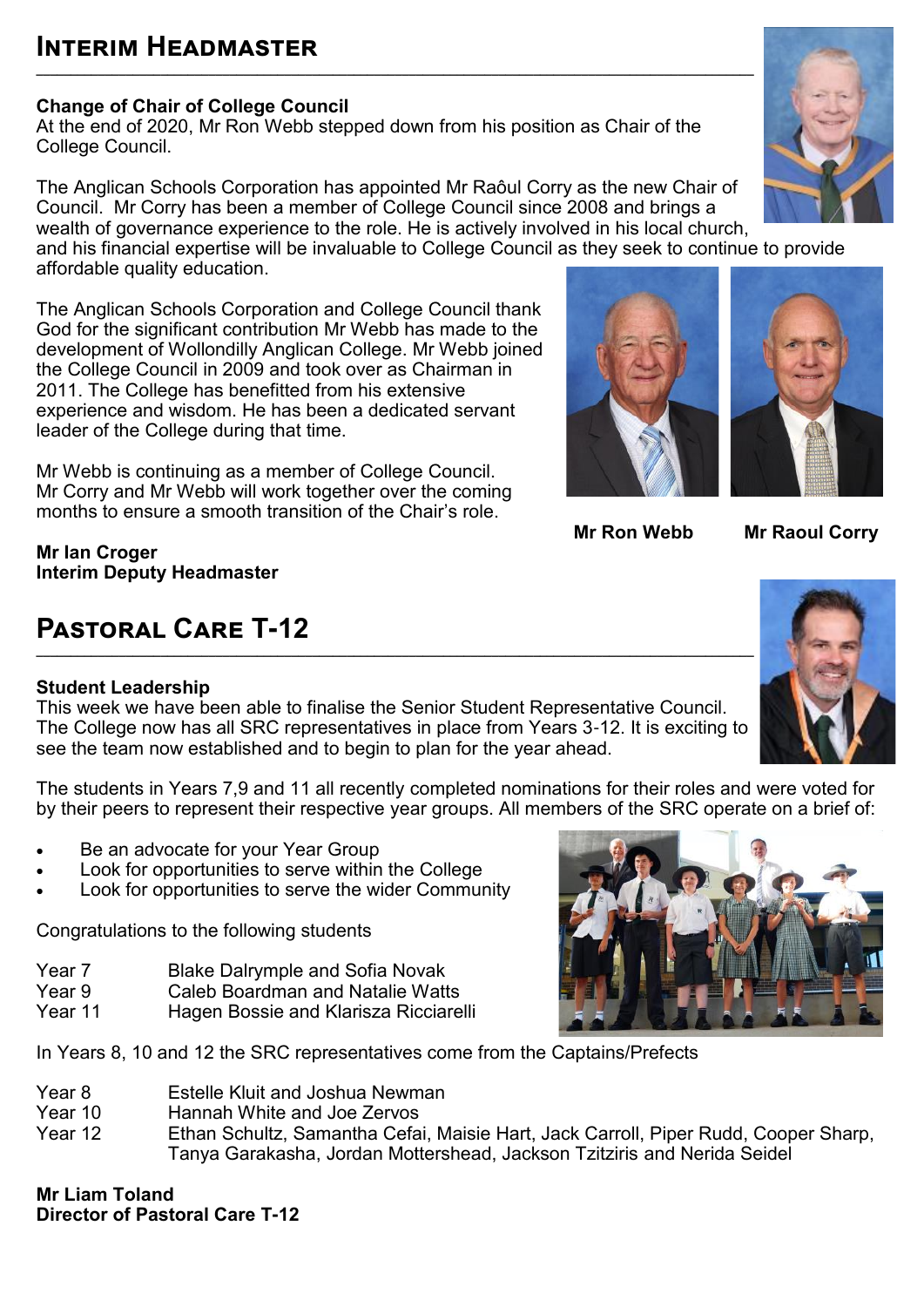#### **Acting Deputy Headmaster \_\_\_\_\_\_\_\_\_\_\_\_\_\_\_\_\_\_\_\_\_\_\_\_\_\_\_\_\_\_\_\_\_\_\_\_\_\_\_\_\_\_\_\_\_\_\_\_\_\_\_\_\_\_\_\_\_\_\_\_\_\_\_\_\_\_\_\_\_\_\_\_\_\_\_\_\_\_\_\_\_\_\_\_\_\_\_\_\_\_\_\_\_\_\_\_\_\_\_\_\_\_\_\_**

#### **Swimming Carnivals**

Congratulations to all the students who so enthusiastically participated in the Primary and Secondary Swimming Carnivals. A huge thank you also to Mr Gooden and Mr Goldsbrough for all their work in ensuring the success of the Carnivals. I wish all those students well who are representing the College at the NASSA Carnivals next week.. Making the Wollondilly team is to be commended.

The combined total of points has seen Wollemi victorious. Congratulations to students in the Wollemi House. There will be a flag raising ceremony this Friday at lunch time. Wollemi students and staff are invited to wear their sports uniform and House shirt and congregate at the flagpole second half of lunch this Friday to receive their ice-block.

#### **Process for Approving Student Absentees**

Thank you to all the parents who have downloaded and are using the WAC College App. Approving student absences is now an easy two-step process as follows:

At approximately 10.30 am Initial notification sent advising your child has been marked absent from the College. Press Dismiss as acknowledgement.

At approximately 5.00 pm Second notification sent. Click to verify the reason for the absence.

#### **COVID Safety Reminders**

While the current situation is encouraging in NSW, it is important that we maintain vigilance. Please remember the following:

- Students who are unwell are not to come to the College. If your child has flu-like symptoms they need to provide a negative COVID test and be symptom free before returning.
- For students over 12 years, face masks are required to be worn on buses and other public transport. It is important that students bring these for excursions, sport and transport to and from the College. For students forgetting masks, the College has a limited supply of disposable masks. The cost of these will be billed to the student's account.
- Parents visiting the College (for reasons other than pick-up and drop-off) need to sign into Student Reception. Please note the updated signage in these areas.
- While bubblers are now turned on, students are encouraged to bring their own water bottle each day.

#### **Mr Paul Burns Acting Deputy Headmaster**

### **Family Chapel is Back**

With life gradually returning to normal, we are excited to run our first Family Chapel since 2019!

**\_\_\_\_\_\_\_\_\_\_\_\_\_\_\_\_\_\_\_\_\_\_\_\_\_\_\_\_\_\_\_\_\_\_\_\_\_\_\_\_\_\_\_\_\_\_\_\_\_\_\_\_\_\_\_\_\_\_\_\_\_\_\_\_\_\_\_\_\_\_\_\_\_\_\_\_\_\_\_\_\_\_\_\_\_\_\_\_\_\_\_\_\_\_\_\_\_\_\_\_\_\_\_\_**

This Term's Family Chapel will be quite different to our usual service, with a pre recorded video service to be sent to you via email. As we are unable to meet face to face as a College community due to the current COVID-19 guidelines for schools, we have pursued other alternatives to continue to build a sense of community and to share the good news of Christ.

We encourage you to take the time to watch the Family Chapel with your children once the recording is released.

A performance from our Stage 1 students and guest appearances from students from other Year Groups will appear in the video.

Students should be on the look out for Mr Hitchins who will be filming short clips to be incorporated into the Family Chapel Video.

**Mrs Carolyn Clark Family Chapel Coordinator** 



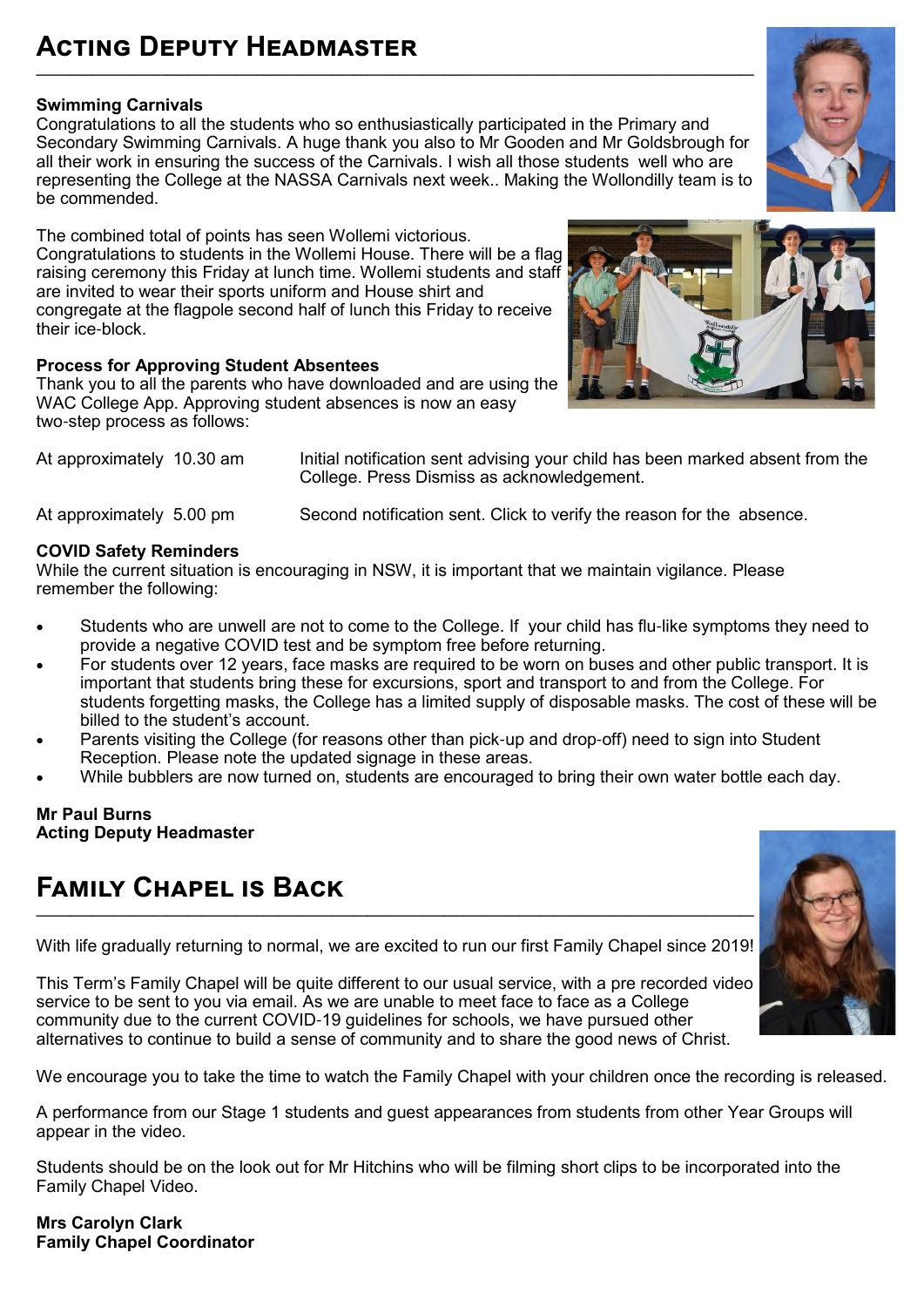### **Director of Teaching and Learning 7-12**

Assessment is an important part of the teaching and learning process. As educators, teachers collect pieces of both informal and formal assessment items to measure a student's performance or achievement in a subject area. Informal assessment may include class work and bookwork, an impromptu test or speech, verbal discussions with students to ascertain their level of understanding or perhaps even observation.

**\_\_\_\_\_\_\_\_\_\_\_\_\_\_\_\_\_\_\_\_\_\_\_\_\_\_\_\_\_\_\_\_\_\_\_\_\_\_\_\_\_\_\_\_\_\_\_\_\_\_\_\_\_\_\_\_\_\_\_\_\_\_\_\_\_\_\_\_\_\_\_\_\_\_\_\_\_\_\_\_\_\_\_\_\_\_\_\_\_\_\_\_\_\_\_\_\_\_\_\_\_\_\_\_**

Formal assessment items are specifically known to the student (as in they are fore-warned) and take a measure of what and how well a student has learnt something. Formal assessment items help to determine a student's proficiency or mastery of a topic or skill. They will include pieces, such as complete essays, tests and examinations, research assignments, written speeches, practical and portfolio work and even performances in the performing arts subjects.

All students in the College have been issued with their Assessment information booklet (Years 7- 12). In this document is important information on areas such as what to do in the event of an absence when a formal task is due, how achievement grades (Years 7-11) are determined, and information associated with plagiarism, lateness of tasks and the process involved with requesting an extension on an item.

Please take the time to review with your child this document so everyone is familiar with the process. Attached to our assessment policy is also the assessment grids, which have all the due dates for all the subjects for a set year group. It is important that these dates are then written into student diaries and in calendars so they know what is coming up and can implement effective time management skills to ensure these tasks are done to the best of the student's ability. Task dates also appear on the students Edumate record so there is no confusion about when assessments are due!

#### **Year 11 2021**

Normally at this point in the Year, we run an information evening specifically for Year 11 students and their parents. It's important as they head into Stage 6 (Year 11 and Year 12 ) they are aware of some of the requirements as they differ from Stage 5 (Year 9 and Year 10 ) and Stage 4 (Year 7 and Year 8) . Unfortunately, due to COVID, we are unable to hold it in the regular face-to-face format that we have run in the past at the College. As an alternative, a recorded presentation will be emailed to parents on **Tuesday, 2 March** so please watch this with your son or daughter.

**Mrs Kelly Evans Acting Director of Teaching and Learning 7-12** 

### **Work Experience and obtaining leave from the College**

Many students undertake Work Experience while they are attending Wollondilly Anglican College. Work experience is a great way to make an informed choice about a potential career before students make any commitments, ie choose Year 11 subjects or sign-up for an apprenticeship.

Typically, Year 10 students participate in the College Work Experience Program during the final week of the Term 2 holidays (while staff are attending Professional Development). However, staff at the College understand that this week may not be convenient with all employers, or families. If it is necessary for students to undertake work experience outside of this time, it is essential that special leave be obtained from the Deputy Headmaster and the necessary paperwork be completed prior to the student commencing work experience. Clearly, there are legal guidelines involving insurance, etc which must be adhered to when students are involved in such activities.

I encourage students and their parents to discuss their plans with me so that I can issue them with the appropriate paperwork ahead of time. One final piece of advice, please select a week in which students do not have any formal assessments.

#### **Dr Rob Bearlin Careers Adviser and Work Experience Coordinator**



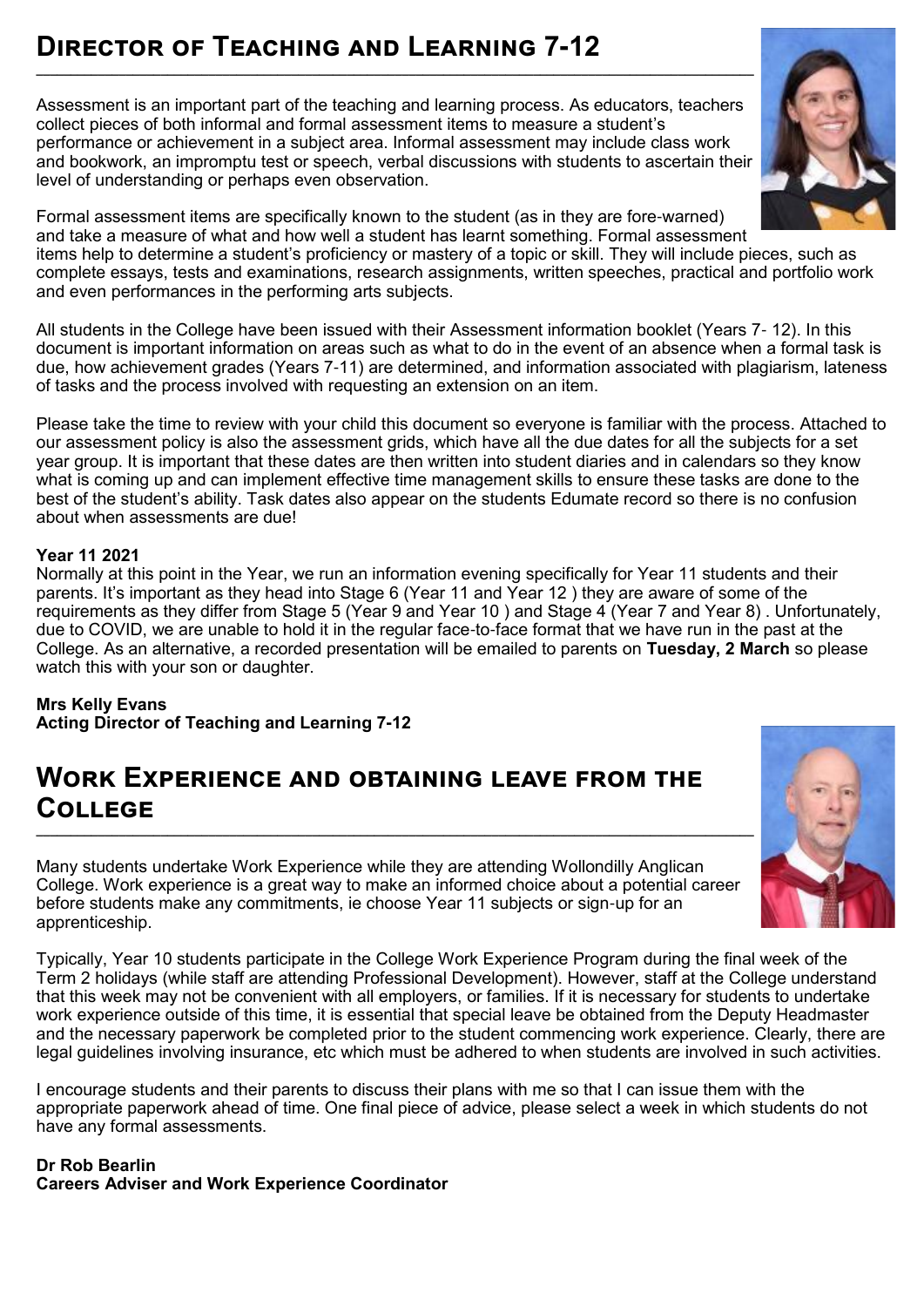## **Pastoral Matters - Senior Years 9-12**

#### **Gaming in the Game of Life**

I write this topic as someone who has 'gamed' and has perhaps experienced many of the challenges and considerations that are faced by those who continue gaming today. I remember getting so drawn in and focused by a good computer/console game that everything else just faded into insignificance. The solution, I believe, is an informed approach that considers a healthy lifestyle where games can be enjoyed.

**\_\_\_\_\_\_\_\_\_\_\_\_\_\_\_\_\_\_\_\_\_\_\_\_\_\_\_\_\_\_\_\_\_\_\_\_\_\_\_\_\_\_\_\_\_\_\_\_\_\_\_\_\_\_\_\_\_\_\_\_\_\_\_\_\_\_\_\_\_\_\_\_\_\_\_\_\_\_\_\_\_\_\_\_\_\_\_\_\_\_\_\_\_\_\_\_\_\_\_\_\_\_\_\_**



Firstly, it's important to acknowledge the positives. Gaming can be a positive and enjoyable activity. It can help us to connect with others, feel socially included and improve our self-esteem. Moderated gaming can help us to have structure and routine in our lives and provide some beneficial downtime, relaxation and fun. However, any behaviour, when taken to the extreme, can have a negative impact on a young person's everyday life.

To that end, it is helpful to realise that games are now designed (with professional psychologists and research) to draw players in and become as addictive as possible (*Psychiatric Times Journal*). It's no wonder though, as this is a \$150+ billion dollar a year industry - eclipsing Hollywood fivefold. Some common changes in behaviour which can signal the time for positive change include: being easily irritated or angry (a personal sign from my childhood on reflection), difficulties with concentration or motivation in other areas, and being less interested or involved in other activities.

So, what is the solution? It's found somewhere in the middle. As a rule, if a behaviour is having a negative impact on the young person's life then it's a problem. The Australian Physical Activity & Sedentary Behaviour Guidelines (published by the Australian Department of Health) suggest that screen time should be limited to no more than two hours per day for 12-17 year olds. This generally doesn't include purposeful screen time (activities that are interactive like schoolwork). I would therefore encourage taking a "**health check**" on gaming and internet use. Consider is it a beneficial activity that is helping you/your child to feel good? How is the balance with other activities that keeps us healthy and well? Are you/your child feeling more or less connected to others?

There are a lot of tips that can help with keeping your game time in balance. Time on screens can sneak up without realising it. Here are some of my personal favourites that you could consider:

- Decide in advance how much time you want to spend online and set a timer.
- Set up times to "unplug" or make mealtimes screen free.
- Have other hobbies and interests that you enjoy regularly (seeing friends or playing sport).
- Charge your devices outside of your room or perhaps don't have them in your bedroom at all. This will reduce the temptation to be online instead of sleeping.
- Get up and move regularly. Doing some simple stretches can really help.
- Leave your internet and gaming time until after your jobs are done. Use it as a reward.
- Take a sleep audit. How much are you getting? Sleep should be a priority, as it is important for our physical and mental health.

#### **Mr Tim van Netten Pastoral Care Coordinator 9-12**



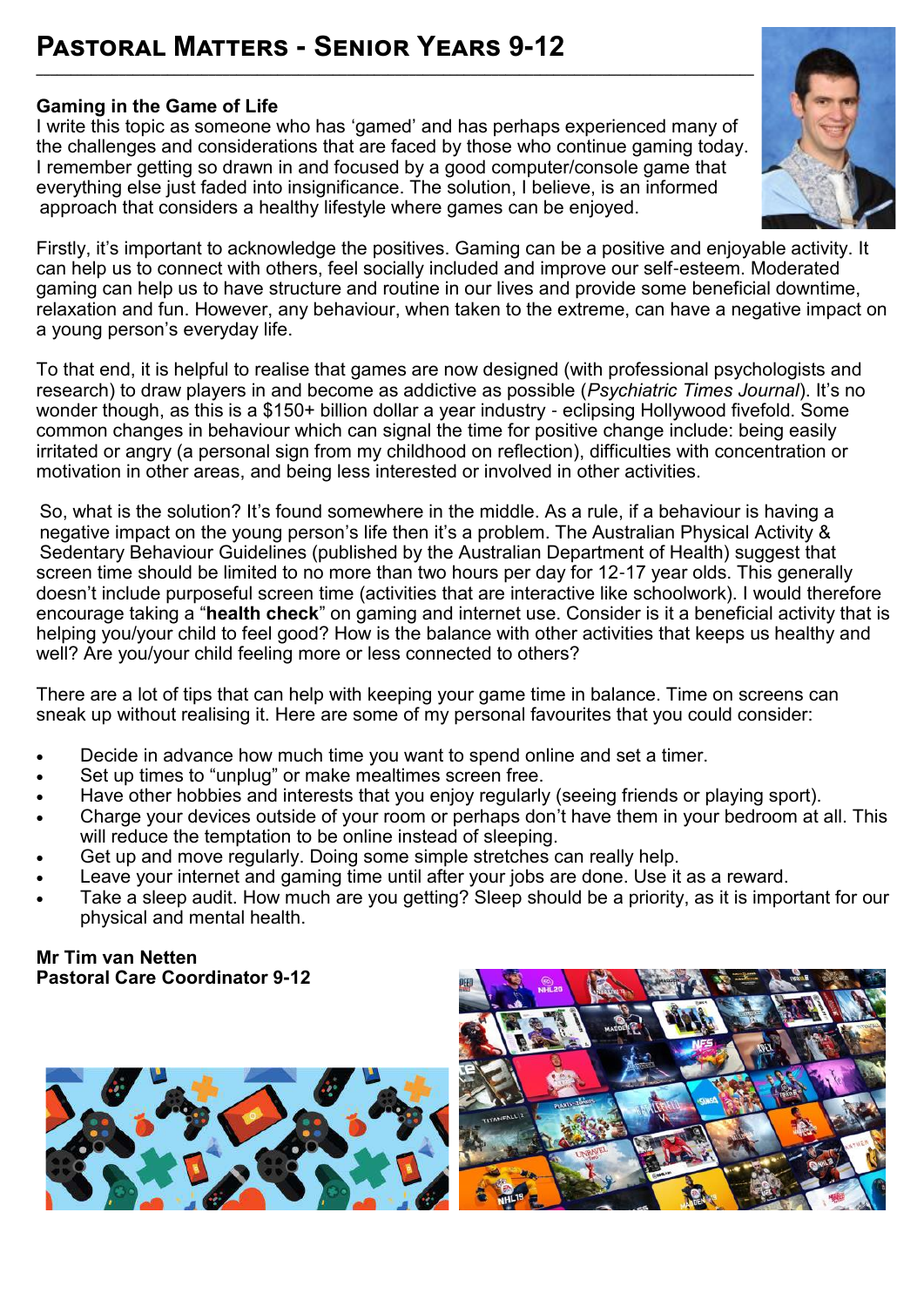### **College Event Calendar - Term 1 2021**

### **College**

Wednesday, 3 March P&F AGM Saturday, 20 March Working Bee

Friday, 26 March Family Chapel Sunday, 28 March Thursday, 1 April Last Day of Term 1 Friday, 2 April Good Friday

Tuesday, 2 March NASSA Heads' Meeting Friday, 12 March World's Greatest Shave Duke of Ed Training Saturday, 27 March to Bronze Duke of Ed Hike

#### **Primary**

Tuesday, 2 March Primary NASSA Swimming Carnival<br>Thursday, 1 April Primary Cross Country **Primary Cross Country** T-2 Cross Country Carnival

### **Secondary**

Monday, 1 March to Year 9 Camp Wednesday, 3 March Monday, 22 March

Friday, 12 March Year 11 Drug Education Seminar<br>Monday, 22 March Year 7 Vaccinations Thursday, 1 April Secondary Cross Country Carnival Wednesday, 3 March Secondary NASSA Swimming Carnival



**Worlds Greatest Shave**

Friday, 12 March

Being held during lunchtime under the Shoulder to Shoulder Shelter If you wish to donate, go to [https://secure.leukaemiafoundation.org.au/](https://secure.leukaemiafoundation.org.au/registrant/TeamFundraisingPage.aspx?Referrer=%26Referrer%3ddirect%252fnone&TeamID=123654) [registrant/TeamFundraisingPage.aspx?Referrer=%26Referrer%](https://secure.leukaemiafoundation.org.au/registrant/TeamFundraisingPage.aspx?Referrer=%26Referrer%3ddirect%252fnone&TeamID=123654) [3ddirect%252fnone&TeamID=123654](https://secure.leukaemiafoundation.org.au/registrant/TeamFundraisingPage.aspx?Referrer=%26Referrer%3ddirect%252fnone&TeamID=123654)



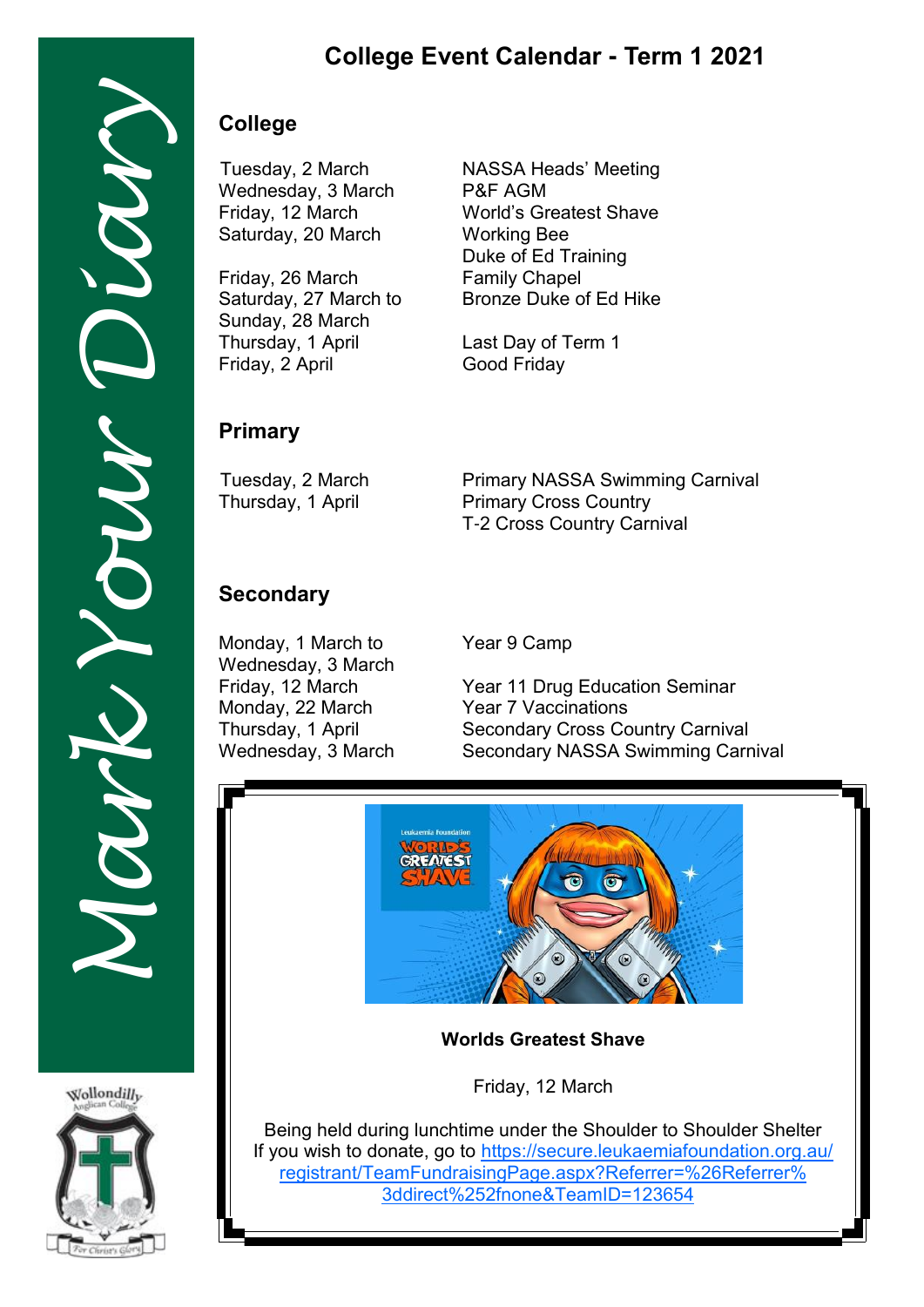#### **Year 6 Library Monitors for 2021 \_\_\_\_\_\_\_\_\_\_\_\_\_\_\_\_\_\_\_\_\_\_\_\_\_\_\_\_\_\_\_\_\_\_\_\_\_\_\_\_\_\_\_\_\_\_\_\_\_\_\_\_\_\_\_\_\_\_\_\_\_\_\_\_\_\_\_\_\_\_\_\_\_\_\_\_\_\_\_\_\_\_\_\_\_\_\_\_\_\_\_\_\_\_\_\_\_\_\_\_\_\_\_\_**

The Libraries are excited to announce that we have had 46 students from Year 6 apply to be Library Monitors this Semester. The Library Monitors were presented with their badges last week. Being a Library Monitor is lots of fun, but also a great service to the College. The Quarmby Library is open every day at Lunch 2 for our Primary students. Your Library Monitors are:



#### **Mrs Justine Colombo College Librarian**



### **Medications**

A reminder to Parents/Carers that students are not to carry medications whilst at the College with the exception of EpiPens, Ventolin or Diabetes Medications (Insulin).

Any questions, please contact me in Student Reception.



**Mrs Sally Lloyd College Nurse**

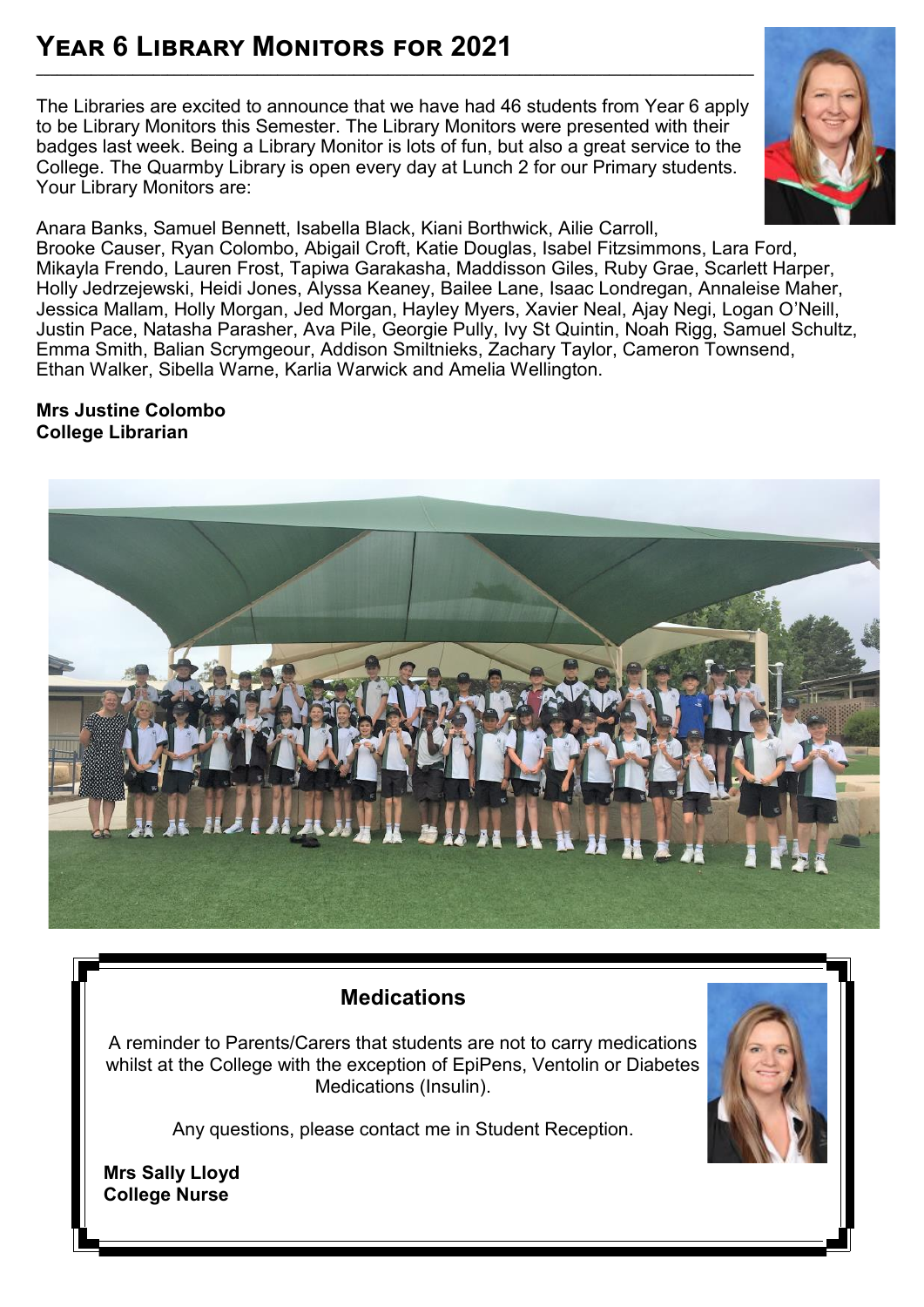#### **Secondary Sport \_\_\_\_\_\_\_\_\_\_\_\_\_\_\_\_\_\_\_\_\_\_\_\_\_\_\_\_\_\_\_\_\_\_\_\_\_\_\_\_\_\_\_\_\_\_\_\_\_\_\_\_\_\_\_\_\_\_\_\_\_\_\_\_\_\_\_\_\_\_\_\_\_\_\_\_\_\_\_\_\_\_\_\_\_\_\_\_\_\_\_\_\_\_\_\_\_\_\_\_\_\_\_\_**

#### **MISA Sport**

The 7-9 Girls' Hockey side have had two wins in a row to start the season in strong fashion. Both our 7-9 Volleyball sides had straight set wins this week over St Francis Catholic College. In Oztag the Girls' side got off to a slow start but finished the game strong in their 3-1 loss against Macarthur Anglican School. The Boys' side had a strong 7-2 win to make it one draw and one win so far this season. In Basketball, the Boys' side had a narrow 2 point loss whilst the Girls' side also had a loss.



In a shortened game the Boys' Softball side had a 3 run loss despite scoring the maximum 5 runs in the second innings. The Girls' Cricket side also had a disappointing loss after being the stronger side on the day despite the final score.

#### **Swimming Carnival**

Congratulations to Wollemi for being named Swimming Carnival Champion House in both the Secondary Carnival as well as in the combined College point score. It was great to see so many students involved on the day despite the, at times, wet weather. Congratulations to Denise Grabe and Lachlan Waites who both broke numerous records in the U/12 events. Below is a list of our Age Champions:

| Age             | <b>Boys' Champion</b> | <b>Girls' Champion</b>  |
|-----------------|-----------------------|-------------------------|
| U <sub>12</sub> | <b>Lachlan Waites</b> | Denise Grabe            |
| U13             | Nathan Jones          | Olivia Smith            |
| U14             | <b>PJ</b> French      | <b>Grace Turkington</b> |
| U <sub>15</sub> | <b>Toby Randall</b>   | <b>Amalie Borthwick</b> |
| U <sub>16</sub> | Joe Zervos            | Leila Goosen            |
| U <sub>17</sub> | Jacob Smith           | <b>Abby Cupitt</b>      |
| U <sub>18</sub> | Jordan Mottershead    | Isabella Craig          |

#### **NASSA Swimming Carnival**

Next Wednesday night we will be sending 29 students to the NASSA Swimming Carnival at Sydney Olympic Park Aquatic Centre. Students are reminded they must wear plain black swimmers or the College swimsuit and must arrive via the College bus as part of the event's COVID safety plans to ease the mandatory sign-in process. Swimming caps will be distributed on the night. Permission is to be granted via the College App.

#### **NASSA Touch Football Trials**

Nominations for the NASSA Touch Football Trials have now closed. As this is a NASSA representative side, not a College side, only select students will be invited to attend the trials. These students have been notified by the College App.

#### **AICES and CIS Representatives**

Congratulations to Morgan Botha and Flynn Day for their recent representative sport selections. Morgan is a member of the Opens AICES Basketball side, whilst Flynn is a recurring member of the NSW CIS Softball side. Well done to both students and all the best with the upcoming Championships.

**Mr Mark Goldsbrough Secondary Sports** 

#### **Upcoming Dates**

Wednesday, 3 March

Friday, 26 February NASSA Tennis Gala Day<br>Wednesday, 3 March NASSA Swimming Friday, 5 March NASSA Touch Football Trials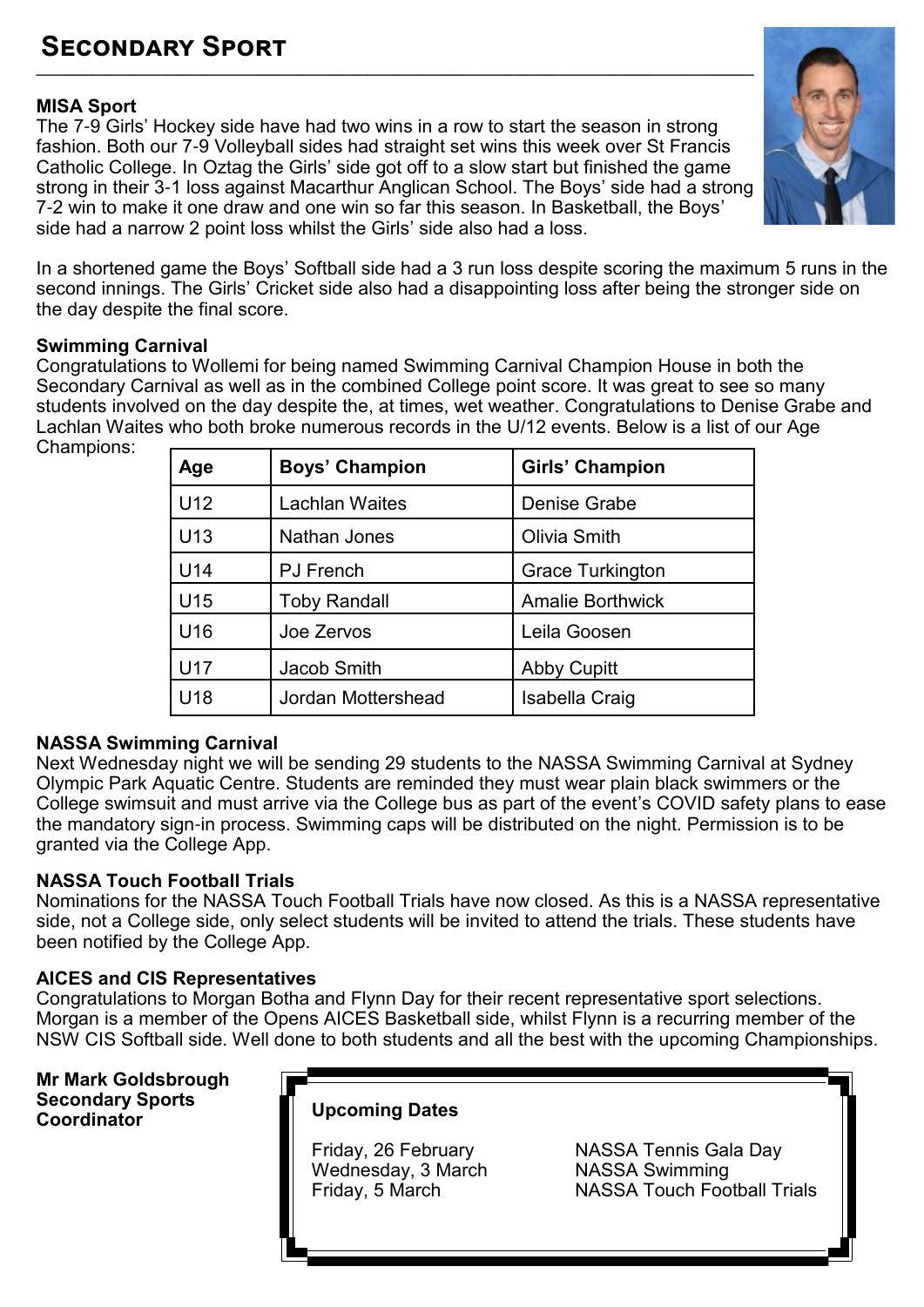#### **Primary Sport \_\_\_\_\_\_\_\_\_\_\_\_\_\_\_\_\_\_\_\_\_\_\_\_\_\_\_\_\_\_\_\_\_\_\_\_\_\_\_\_\_\_\_\_\_\_\_\_\_\_\_\_\_\_\_\_\_\_\_\_\_\_\_\_\_\_\_\_\_\_\_\_\_\_\_\_\_\_\_\_\_\_\_\_\_\_\_\_\_\_\_\_\_\_\_\_\_\_\_\_\_\_\_\_**

#### **IPSSO**

The competitive juices were flowing at full force for the Wollondilly IPSSO teams. After a year of frustrating cancellations and postponements, at long last our sportspeople were able to eagerly take the field against MACC in their first round of IPSSO games in nearly a year.



In the Girls' soccer matches, the juniors triumphed in a 4-1 win. Georgie Pile bagging a hat-trick and Norah Rebelo opening her account with another. The senior girls demonstrated their attacking potency in a 8-0 rout of MACC. Lara Watton poached 6 goals and Ava Pile netted 2. The potential of these two sides has caused Miss Thompson to start plotting for the finals.

Mr Wayne sees good signs and areas for improvement in the IPSSO basketball teams. The seniors found in victory, scoring 38 to MACC's 20. The juniors, still finding their feet, found the day much more challenging, going down 8 to 30.

Rain complicated the day for Mr Stark's cricket teams. Juniors were successful scoring 77 runs to the Opposition's 69. The La Nina weather pattern continues to made wreak havoc for Australian cricket, with the senior game being washed out.

Mr Whitelaw's debut as Oztag coach saw radically mixed results. His junior team succumbing to a heavy defeat despite the energy of Ameila Fletcher and running of Briella Anastasio. However, the Wollondilly crop of senior Oztag players seems to be entirely formidable, achieving a runaway victory on the efforts of Max McPherson and Bella Evans.

#### **NASSA Swimming Carnival**

On Tuesday, 2 March, a team of WAC swimmers will be going to the Sydney Olympic Pack Aquatic Centre to compete against the other NASSA schools. Some important points for students and parents to be aware of:

- The bus will leave the College at 2.00 pm. Students are required to wear their sports uniform to the College that day.
- **While the bus will be transporting students to the Carnival, parents are strongly advised to transport their children home after the Carnival.**
- Parents are permitted as spectators but will need to sign in to the venue.
- Students are required to wear plain black swimmers. Students will be provided with WAC swimming caps on the day.

#### **Surf Life Saving Illawarra**

Congratulations to Isabella Evans who was selected for the Illawarra Interbranch team. She will be representing the Branch at the SLS NSW Interbranch Championships to be held on Saturday, 27 and Sunday, 28 March at Shelley Beach SLSC. All the best Bella!

**Mr James Gooden Primary Sports Coordinator**



#### **Upcoming Dates**

Tuesday, 2 March Primary NASSA Swimming Carnival<br>Tuesday, 9 March Primary NASSA Football (Soccer) G Primary NASSA Football (Soccer) Gala Day - Boys and Girls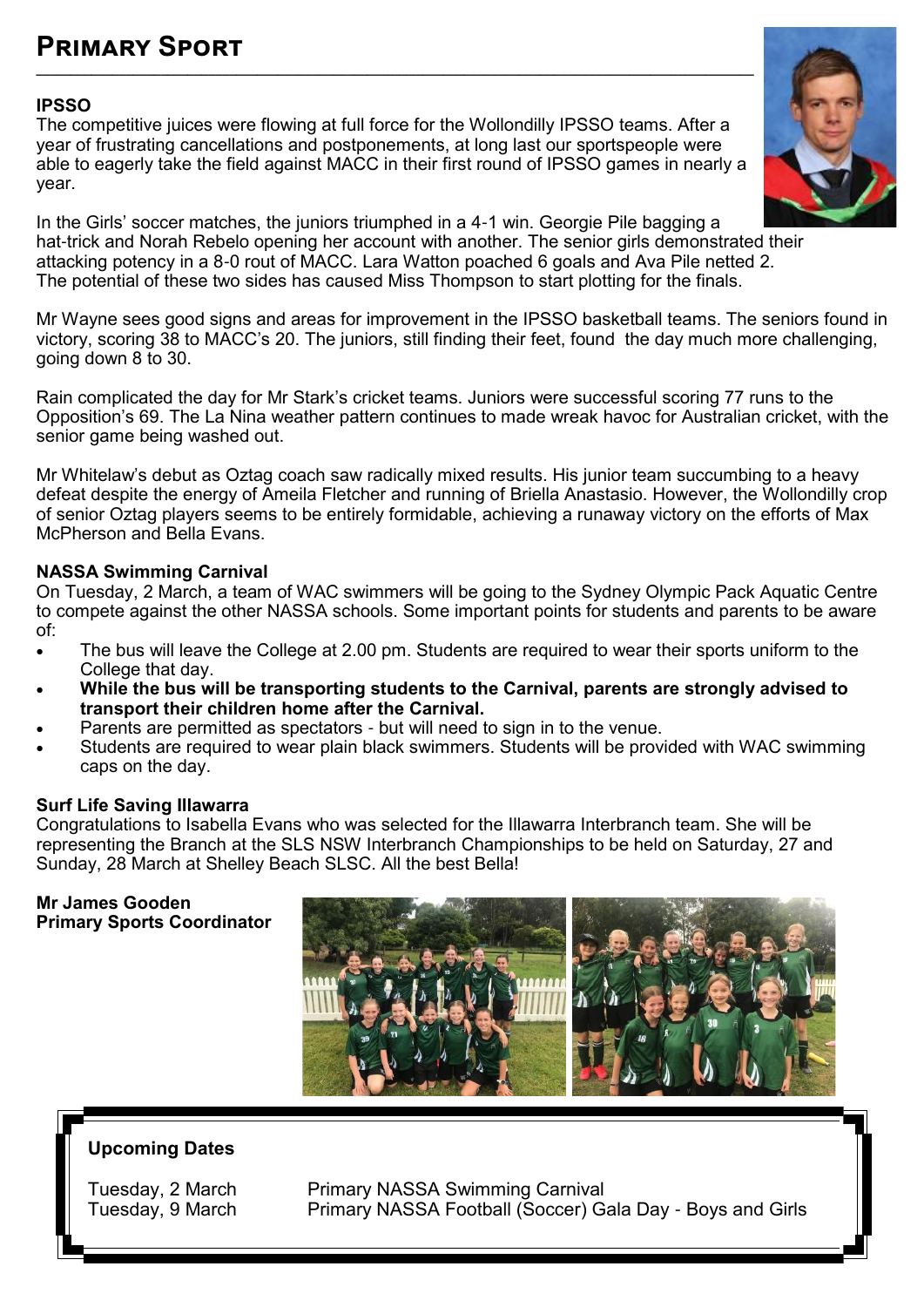Seesaw is an App we currently use in Primary (Transition to Year 6). This is now available for parents to access.

Seesaw gives your child the creative tools to capture and reflect on their learning in real-time. Then this work is shared with you, their parent. Seesaw will give you a window into each of our classrooms and into your child's learning process. We aim to have students upload one literacy and numeracy work sample each week. Our students are excited to use this tool in partnership with the great things our teachers do in their

classrooms. Please be aware that this is a snapshot of your child's learning. It is often a raw work sample and therefore, there will be mistakes.

Some classes have started using Seesaw whilst others are still in the early stages of getting set up. Please be patient if your child has not got any work samples to view. There will be some soon!

So, how do you get started? You can download Seesaw's family App for iOS, Android, or use the web to view your student's learning work samples. For new families, a unique QR code will be in your child's diary for you to scan which will give you access to their journal. When your child adds new work, you will receive a notification to see, hear and respond to your child's post. *You only have access to your own child's work and all of the content is stored securely.* If you have already set up an account with Seesaw, your access should remain the same and allow you to view the work of your children from their new class.

If there are any questions or concerns, please email me.

**Mrs Tracy Turner Primary Teacher**

### **Primary Parent-Teacher Interviews**

Primary Parent teacher nights will be held in Term 1, Week 7 this year. They will be held via ZOOM. A link will be sent to you in Week 6. They be held on Tuesday, 9 March and Thursday, 11 March, Tuesday times will be 3.00 pm to 8.00 pm and Thursday will be from 3.00 pm to 5.30 pm. Please ensure you have updated your latest email address in Edumate by Friday, 26 February.

**\_\_\_\_\_\_\_\_\_\_\_\_\_\_\_\_\_\_\_\_\_\_\_\_\_\_\_\_\_\_\_\_\_\_\_\_\_\_\_\_\_\_\_\_\_\_\_\_\_\_\_\_\_\_\_\_\_\_\_\_\_\_\_\_\_\_\_\_\_\_\_\_\_\_**

Parent Teacher bookings will open on Tuesday, 2 March and you will receive a letter via email to explain the process of booking an interview.

Please email Mr Matthews on the following email if more information is needed at [m.matthews@wac.nsw.edu.au](mailto:m.matthews@wac.nswedu.au)

**Mr Michael Matthews Coordinator of Teaching and Learning 3-6**

### **Application for Enrolment**

Applications continue to pour in for 2021 and beyond, across all Year Groups, but especially our entry years of Transition, Kindergarten, Year 5, Year 7 and Year 11.

**All current College families looking to enrol siblings for the coming years are encouraged to do so without delay to avoid disappointment.** 

Enrolment packs are available from the College Office or from the College website www.wac.nsw.edu.au

**Mrs Kristy Biddle Enrolments Officer**





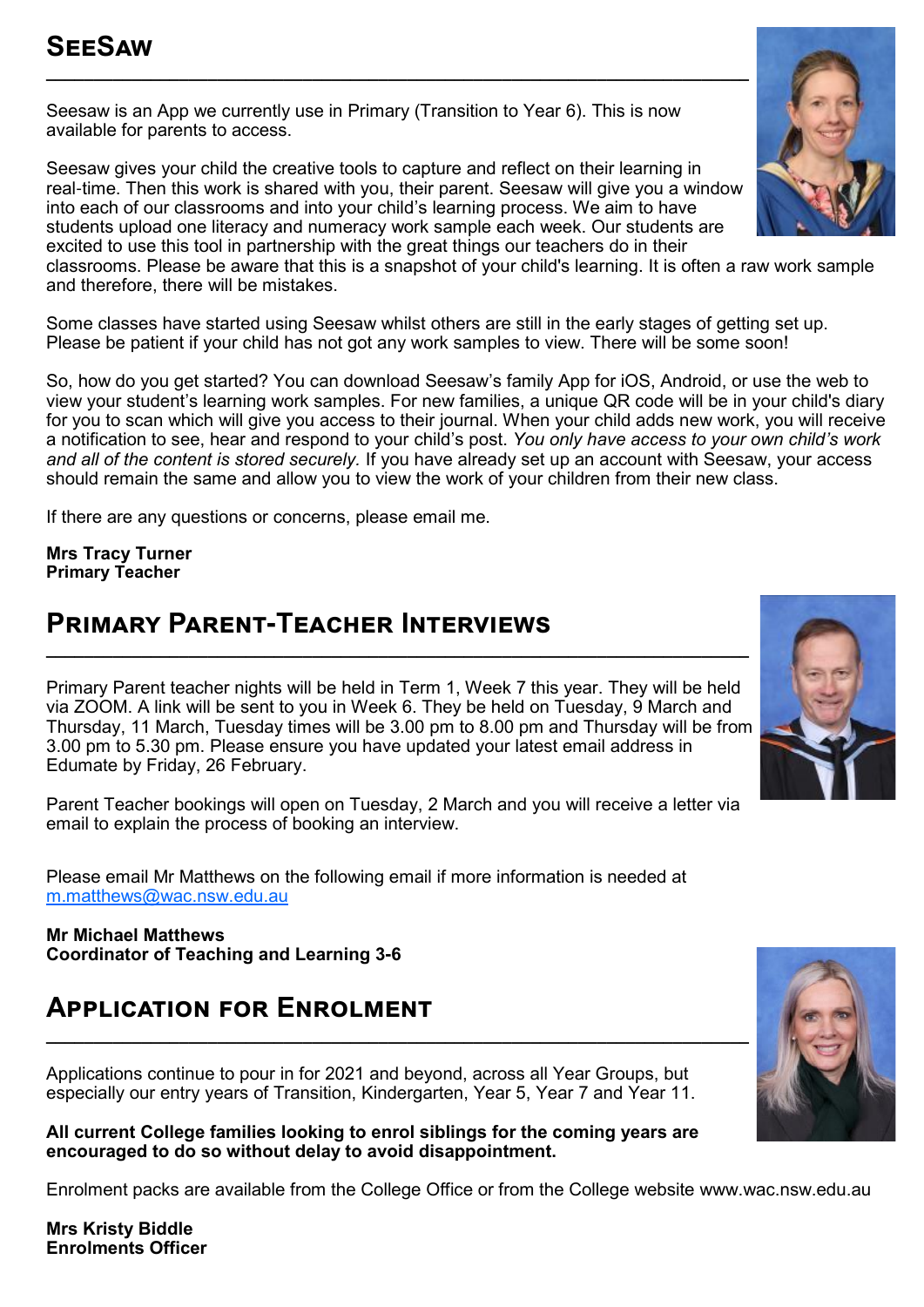#### • **WAC Kids Care**

From time to time, families undergo trauma such as severe or terminal illness. There are short term **support structures in place at the College to assist families** during these times. The WAC Kids Care Program offers support to families in the way of meals. Please contact Mrs Hay or Mrs Rockwell at the College. Confidentiality will be respected. The College is accepting food donations towards the WAC Kids Care Meals Ministry.

**\_\_\_\_\_\_\_\_\_\_\_\_\_\_\_\_\_\_\_\_\_\_\_\_\_\_\_\_\_\_\_\_\_\_\_\_\_\_\_\_\_\_\_\_\_\_\_\_\_\_\_\_\_\_\_\_\_\_\_\_\_\_\_\_\_\_\_\_\_\_\_\_\_\_\_\_\_\_\_\_\_\_\_\_\_\_\_\_**



#### • **Learner Driver Log Book Run**

Are you learning to drive? Wollondilly Shire Council is holding a learner driver log book run event on Sunday, 28 February 2021. The route is designed to offer learner drivers a range of driving experiences such as driving on local rural roads with unsealed shoulders, traffic lights, freeway driving and across narrow bridges. This free event starts with registration at 9.30 am and bookings are essential.

To register [https://learnerdriverlogbookrun](https://learnerdriverlogbookrun-28feb2021.eventbrite.com.au/)-28feb2021.eventbrite.com.au

.

For further information email [roadsafety@wollondilly.nsw.gov.au](mailto:roadsafety@wollondilly.nsw.gov.au)

**Please note that the above is a service to the Community and items advertised do not necessarily carry the endorsement of the College. The College tries to be selective with what is advertised but cannot take responsibility. Please look into events advertised carefully.**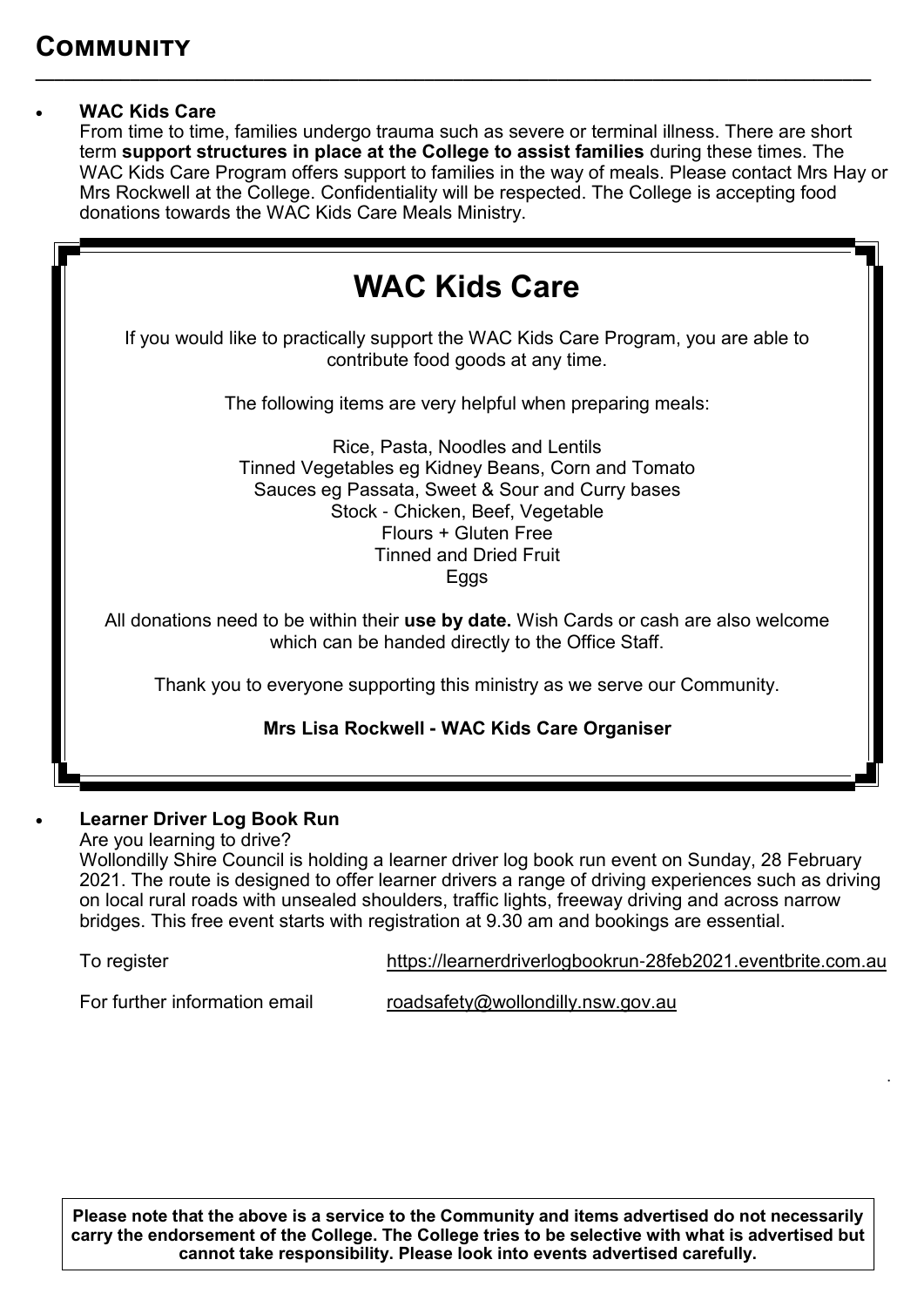*P&F …friendraising and fundraising*



**TERM 1 2021**

**AGM & Monthly Meeting**  Wednesday, 3 March (CHANGE OF DATE) Time 7.00 pm<br>Where Deakin A Deakin Administration Building

#### **2021 WAC P & F Committee**

#### **Positions and duties**

#### **The President's duties include:**

- Convening meetings, ensuring that they run in accordance with the agenda and constitution
- Ensuring fair discussion by providing everyone with the opportunity to contribute
- Liaising with the College, and ensuring activities are sanctioned
- Working with the Treasurer to ensure financial accountability
- Ensuring that the College community is kept informed of activities and developments
- Coordinating P&F articles for the College newsletter, and ensuring information is accurate and complete
- Coordinating sponsorship for P&F events
- Being the public 'face' of the P&F

#### **The Vice-President's supports the President by:**

- Chairing meetings in President's absence
- Sharing duties and responsibilities with President as agreed (outlined above)
- Being supportive and attending meetings

#### **The Treasurer's Duties include:**

• The **Treasurer** is accountable for, and reports on, the finances of the P&F

#### **The Secretary's Duties include:**

- The **Secretary's role** is essential to the effective and efficient operation of the P&F by supporting the President and being responsible for communication and correspondence, and maintaining effective records
- Notifying members of dates for meetings; preparing and distributing agendas; obtaining reports from sub-committees, receiving and managing correspondence and noting apologies
- Taking minutes of meetings and distributing them promptly
- Clearing mail and keeping the President informed on all issues
- Ensuring close communication and cooperation between the P& F Association, office staff, other College staff and parents
- Monitoring the P&F email account and referring enquiries as required

#### **Country Fair Coordinator (CFC)**

• Coordinating a team to organise the Country Fair

#### **Hospitality Organiser**

• Organising the food and drinks for Working Bees/Open Day/Country Fair/other events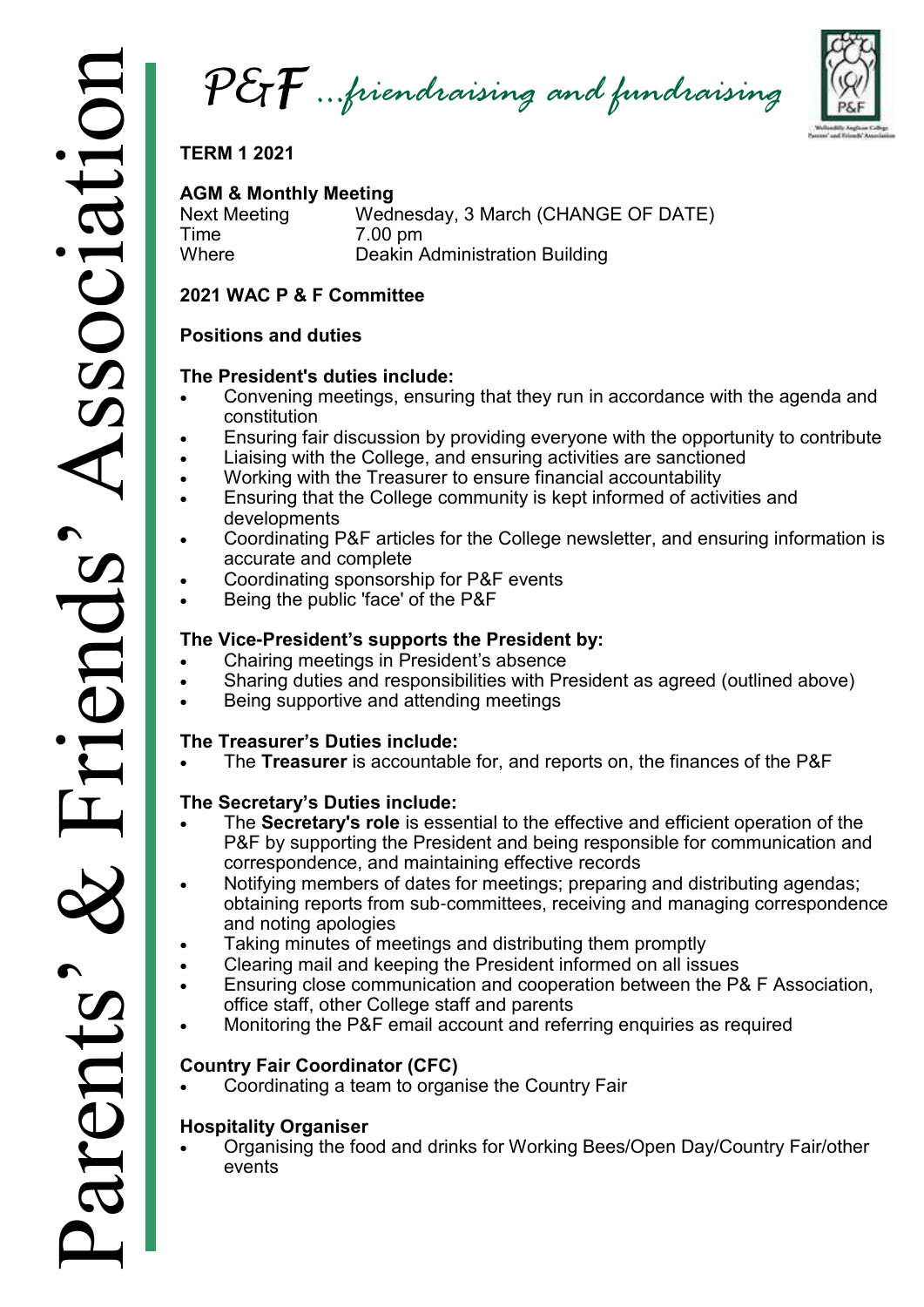*P&F …friendraising and fundraising*



#### **Clothing Pool/Uniform Shop Supervisor**

- Organise volunteers and a roster
- Liaise with office staff re Waratah Weekly entries, collection of cashbox/ EFTPOS, donations
- Work with volunteers to collect and sort donations
- Organise ordering new socks and ties
- Record takings and distribute to Treasurer and present to P&F meeting
- Keep a smile on your face, enjoy meeting new people !!

#### **Mother's Day/Father's Day Stalls Organiser**

- Organising gifts for Stalls
- Liaising with P&F regarding amount required for gift expenditure
- Record takings and distribute to Treasurer and present to P&F meeting
- Organise volunteers
- Liaise with Office Staff re Waratah Weekly entries, collection of Cashbox
- Work with volunteers
- Liaise with Director of Teaching and Learning T-6 regarding the roster of classes and times

#### **Sponsorship Coordinator**

- The Sponsorship Coordinator liaises with the College staff, the P&F President and the P&F Treasurer regarding any Sponsorship enquiries
- Assists with the sponsorship with all College fundraising activities such as Country Fair and Golf Day obtaining both monetary and goods & services

#### **Volunteers' Coordinator**

• This position coordinates the P&F volunteers to assist with the Working Bee BBQs and also volunteers for College events during the year

#### **Golf Day Coordinator**

- Liaise with Headmaster's PA and Executive Team re arrangements and documentation
- Liaise with Golf Club
- Monitor registrations for the Golf Day & Ladies Day
- Liaise with Country Fair committee re prizes for Golf Day
- Canvas for prizes if needed from local businesses
- Wrap prizes
- Attend the Golf Day
- Seek prize sponsorship for Action

#### **Student Banking Officer**

- Liaise with Office Staff regarding requirements
- Enter data online
- Updating students' bank books
- Reconcile the accounts each week
- Organisation of Banking Reward Scheme
- Liaise with Commonwealth Bank
- Handle mail associated with Banking Scheme

#### **Communications Officer**

The Communications Officer role is to liaise with the College Staff and the P&F President regarding communications for the Waratah Weekly, Facebook or any advertising required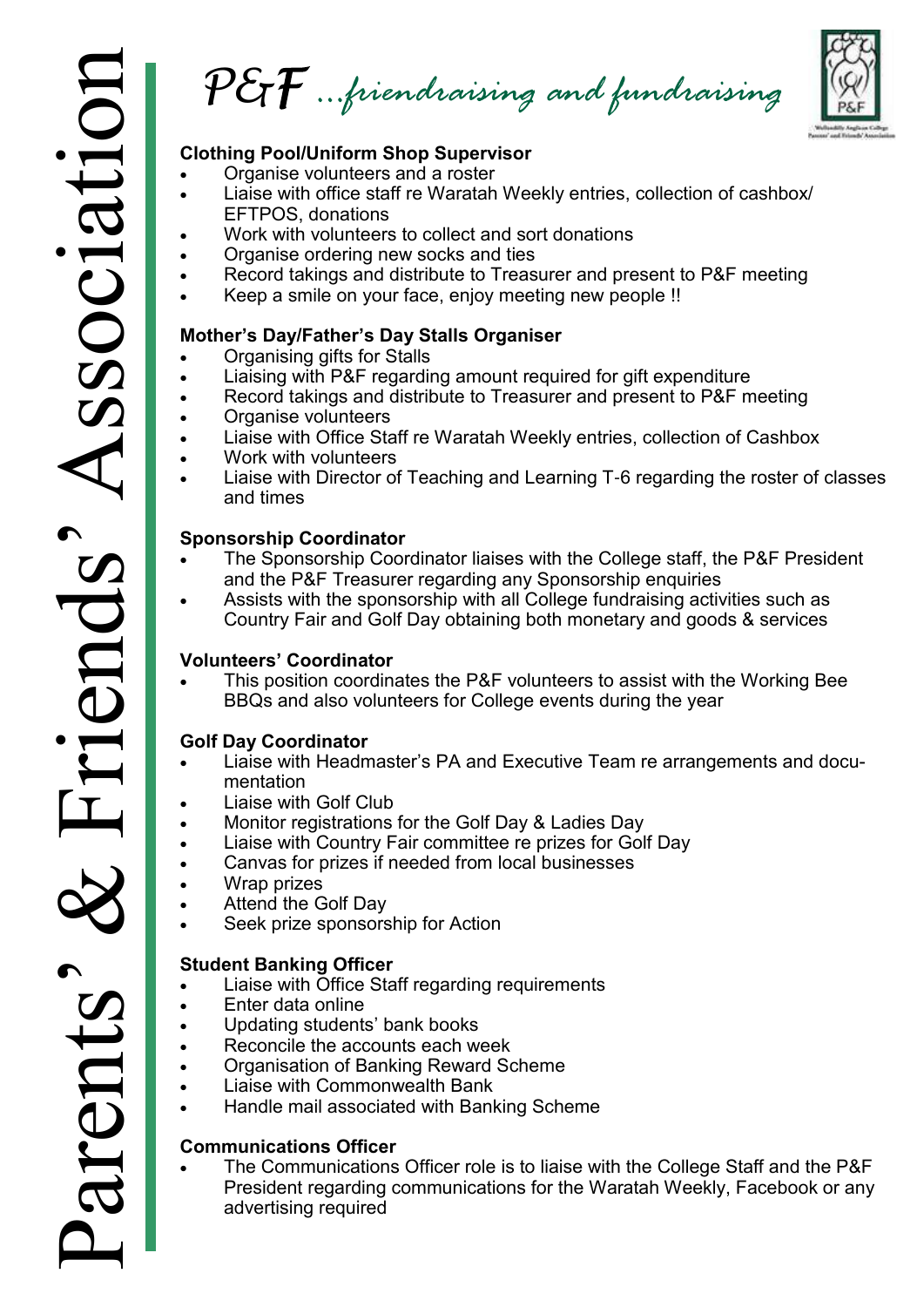*Sponsorship 2020/2021 …friendraising and fundraising*



| <b>Diamond</b>                                                                                                                                         |                                                                                                                             |
|--------------------------------------------------------------------------------------------------------------------------------------------------------|-----------------------------------------------------------------------------------------------------------------------------|
| <b>BRADCORP</b>                                                                                                                                        | <b>Bradcorp</b><br>Ph: 02 9238 8047                                                                                         |
| <b>Double Gold</b>                                                                                                                                     |                                                                                                                             |
| <b><i><u>PANYTINE</u></i></b>                                                                                                                          | <b>Anytime Fitness Tahmoor</b><br>Ph: 02 4683 2297                                                                          |
| <b>HUMEBUILDING</b>                                                                                                                                    | <b>Hume Building</b><br>Ph:02 4630 8967                                                                                     |
| <b>STIMFG</b><br>MINK<br>Tahmoor Coking Coal                                                                                                           | <b>Simec Mining</b><br>Ph: 02 4640 0100                                                                                     |
| Stanton <sup>1</sup><br>Dahl<br><b>Architects</b>                                                                                                      | <b>Stanton Dahl Architects</b><br>Ph: 02 8876 5300                                                                          |
| Gold                                                                                                                                                   |                                                                                                                             |
| <b>Best Practice Commercial &amp;</b><br>Creistaust sul<br>35 S.D<br><b>Accounting Services</b><br>lucering Janest<br><b>PRACTICE</b><br>Ph: 4677 0361 | $\mathcal{L}$ . The set of $\mathcal{L}$<br>Carpenter<br><b>Carpenter Partners Real Estate</b><br>Ph: 4683 1293<br>Partners |
| Glitz n Glamour Photography<br>Ph: 4626 1911                                                                                                           | Ken Shafer Smash Repairs<br>Ph: 1300 011 022                                                                                |
| Hills Commercial Cleaning (QUEDOS)<br>Ph: 9526 0746                                                                                                    | <b>Narellan Pools</b><br><b>X NARELLAN POOLS</b><br>Ph: 1300 676 657                                                        |
| <b>Tavemer Landscapes</b><br>Ph: 4684 2413                                                                                                             | <b>Thomton Bros Roses</b><br>THORNTON DROS<br><b>ROSES</b><br>Ph: 4683 1062<br>helmox                                       |
| <b>MATART-118</b><br><b>Kwik Kopy Macarthur</b><br>Ph: 1300 251 787<br><b>Seat Se</b>                                                                  | <b>House Warehouse Tahmoor</b><br>HOUSE<br>Ph: 4683 3111                                                                    |
| <b>Little Elves OOSH</b><br><b>LESSE ENRE</b><br>Ph: 0487 000 245                                                                                      | <b>Little Elves Childcare</b><br>Ph: 4684 3124<br>Little El<br><b>ALL ENTRY AND I</b>                                       |
| <b>NU-Era Homes</b><br><b>NU-ERA</b><br>Ph: 4655 9977                                                                                                  | -DXLEY-<br><b>Oxley Butchery</b><br>Ph: 4861 1570<br><b>BUTCHERY</b>                                                        |
| <b>Hume Building</b><br>Ph:02 4630 8967<br><b>HUMEBUILDING</b>                                                                                         |                                                                                                                             |

*Thank you to our Diamond, Double Gold and Gold Sponsors shown above. We also thank our Bronze Sponsors who will be advertised on the College website on the Sponsors' Page along with the above. If you would like to sponsor the College, please contact Mr Bill Norman (P&F President) or Mrs Deborah Cook in the College office.*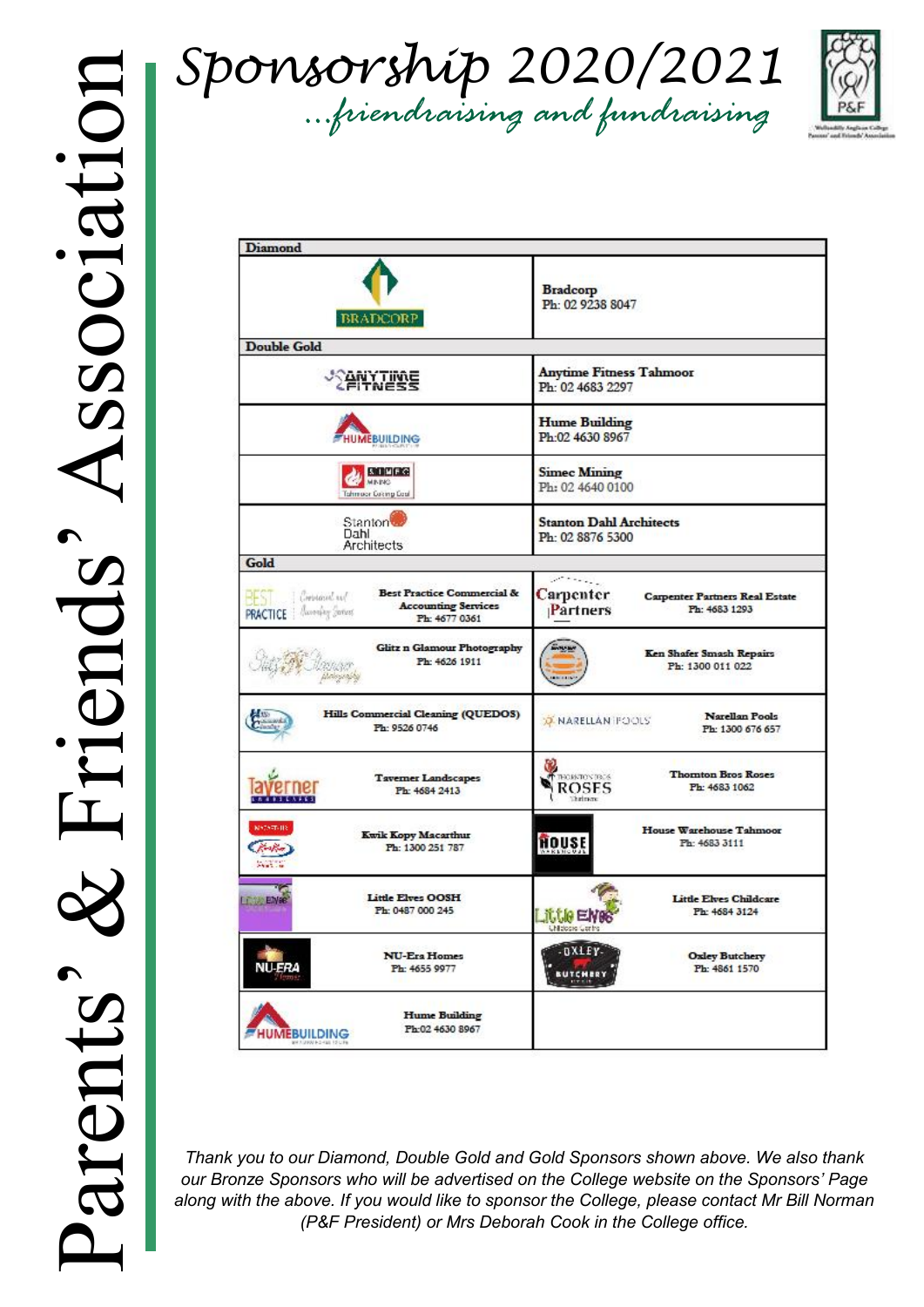### **Interim Headmaster Happenings**

| Thursday, 25 February | Meeting with Staff<br><b>Student Interview</b><br>Duke of Edinburgh (pm)                            |
|-----------------------|-----------------------------------------------------------------------------------------------------|
| Friday, 26 February   | Duke of Edinburgh Hike                                                                              |
| Saturday, 27 February | Duke of Edinburgh Hike                                                                              |
| Sunday, 28 February   | Duke of Edinburgh Hike                                                                              |
| Monday, 1 March       | <b>Secondary Assembly</b><br><b>Meetings with Staff</b><br><b>Student Interviews</b>                |
| Tuesday, 2 March      | Meetings with Staff<br><b>Student Interview</b><br>Meet with Local MP<br><b>NASSA Heads Meeting</b> |
| Wednesday, 3 March    | Meeting with Staff<br><b>Executive Meeting</b><br><b>P&amp;F AGM</b>                                |



### **Online Church Services**

Most churches are hosting services and Bible study groups online; it's a big change. Please see below links:

**\_\_\_\_\_\_\_\_\_\_\_\_\_\_\_\_\_\_\_\_\_\_\_\_\_\_\_\_\_\_\_\_\_\_\_\_\_\_\_\_\_\_\_\_\_\_\_\_\_\_\_\_\_\_\_\_\_\_\_\_\_\_\_\_\_\_\_\_\_\_\_\_\_\_\_\_\_\_\_\_\_\_\_\_\_\_\_\_\_\_\_\_\_\_\_\_\_\_\_\_\_\_\_\_\_\_\_\_\_\_\_\_\_\_\_\_\_\_\_\_**

- Austinmer Anglican Church Online <https://www.youtube.com/watch?v=bQkg5CQlaD0>
- C3 Wilton Church Online <https://www.youtube.com/channel/UCZvjF337DgiG5kiZF81Kfnw/featured>
- Picton and Wilton Anglican Church [http://pwac.org.au/pwac](http://pwac.org.au/pwac-online/)-online/
- Bowral Anglican Church [www.bowralanglican.org.au](http://www.bowralanglican.org.au/)
- Wollondilly Anglican Church Pre-recorded services via Facebook page
- Tahmoor Baptist Church On website through Zoom
- Wollondilly Presbyterian Via Facebook page Streamed Service
- St Jude's Church, Bowral <https://vimeo.com/399339398> & Kids' Spot [https://](https://www.youtube.com/playlist?list=PLjV8-_JhIKUz93R4O0OzsWCYfAMf2mej1) [www.youtube.com/playlist?list=PLjV8](https://www.youtube.com/playlist?list=PLjV8-_JhIKUz93R4O0OzsWCYfAMf2mej1)-\_JhIKUz93R4O0OzsWCYfAMf2mej1
- Campbelltown Christian Community Church (C4) Search C4Minto YouTube
- Menangle Anglican Church <http://www.menangleanglican.com.au/>
- Mittagong Anglican Church <https://www.youtube.com/user/mittagonganglican>